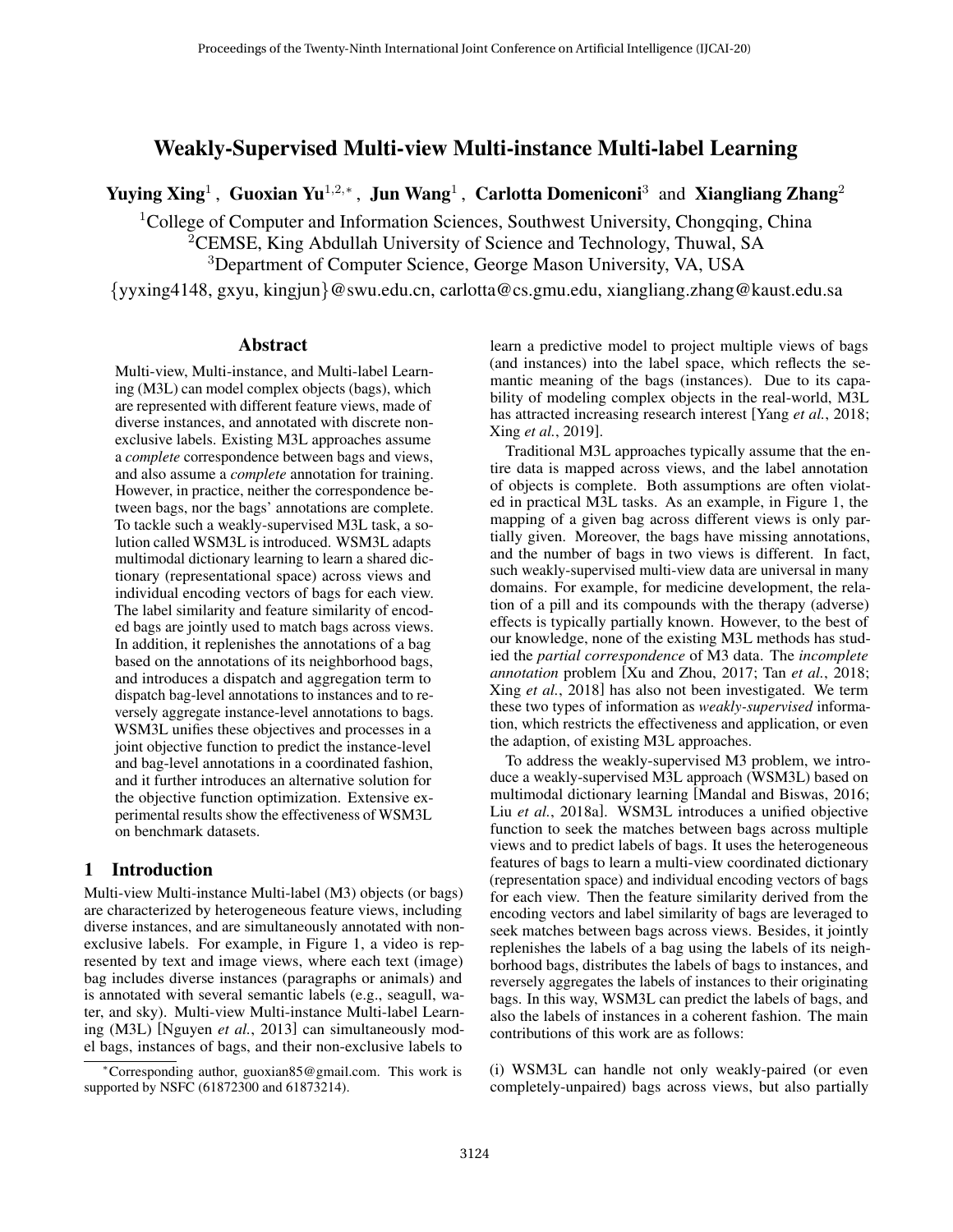<span id="page-1-0"></span>

Figure 1: An example of a weakly-supervised multi-view multiinstance multi-label learning scenario. Each bag (video) is represented by an image view and a text view. The red solid (dotted) lines indicate the known (unknown) paired information of bags across views, and the labels highlighted in red with question marks '?' denote the missing annotations of bags. Unpaired bags across views have their own labels, but from the same label space.

annotated training bags. To the best of our knowledge, *none* of the existing M3L approaches can simultaneously make well usage of these two types of weakly-supervising information. (ii) A matching solution based on labels and features of bags is introduced to discover their correspondence across views. We also introduce a unified objective function to seek the match between bags, to replenish missing labels of bags, to push the bag-level labels to instances, and reversely aggregate the labels of instances to their affiliated bags in a coordinated fashion. (iii) WSM3L significantly outperforms state-of-the-art M3L approaches [\[Nguyen](#page-6-8) *et al.*, 2014; Li *et al.*[, 2017;](#page-6-9) [Xing](#page-6-2) *et al.*, [2019\]](#page-6-2), multi-instance multi-label weak-label learning [\[Yang](#page-6-10) *et al.*[, 2013\]](#page-6-10), and weakly-paired multi-modal learning [\[Lampert](#page-6-11) and Krömer, 2010; Liu et al.[, 2018a\]](#page-6-7) in different practical settings. In addition, WSM3L can work in open settings (i.e., with different numbers of bags across views and with completely unpaired multi-view bags), in which the competitive methods cannot be applied.

## 2 Related Work

Multi-instance multi-label learning (M2L) [Zhou *et al.*[, 2012;](#page-6-12) Huang *et al.*[, 2019\]](#page-6-13) deals with complex interrelations between bags, instances, and labels. M3L is more difficult, and less well-studied, than M2L, due to the additional heterogeneous feature views and complicated correlations across views. [\[Nguyen](#page-6-0) *et al.*, 2013] introduced a Latent Dirichlet Allocation [Blei *et al.*[, 2003\]](#page-6-14) based M3L approach, which separately explores the visual-label topics from the visual view and the text-label topics from the text view, and then performs prediction by forcing the label consistency between the two views. [\[Nguyen](#page-6-8) *et al.*, 2014] proposed an M3L approach (MIMLmix) that uses a hierarchical Bayesian network and variational inference to leverage multiple feature views. [Li *et al.*[, 2017\]](#page-6-9) developed a multi-view multiinstance learning (M2IL) algorithm, which considers different intrinsic structures between instances of a bag across views, and exploits sparse representation [\[Rubinstein](#page-6-15) *et al.*, [2010\]](#page-6-15) and multi-view dictionary learning [Wu *et al.*[, 2016;](#page-6-16) Gao *et al.*[, 2015\]](#page-6-17) for bag-level label prediction. [\[Yang](#page-6-1) *et al.*[, 2018\]](#page-6-1) introduced a deep neural network based approach, which separately applies a deep network for each view, and keeps the bag-level predictions across views consistent. Furthermore, a semi-supervised deep M3L approach [\[Yang](#page-6-18) *et al.*, [2019\]](#page-6-18) is introduced to leverage label correlation and unlabeled instances for bag-level prediction. The aforementioned M3L approaches only consider limited types of inter-relations and intra-relations between bags, and between instances and labels, which in fact carry important contextual information for M3L to explore. [Xing *et al.*[, 2019\]](#page-6-2) recently introduced a collaborative matrix factorization based solution (M3Lcmf), which first constructs multiple inter(intra)-relational data matrices of bags, of instances, and of labels, to capture diverse intrinsic relations among them, and then collaboratively factorizes the matrices into low-rank ones to merge them and to coherently predict the bag(instance)-label associations.

The above M3L solutions optimistically assume that bags are completely paired across heterogeneous views, and are also comprehensively annotated. However, these two assumptions are often violated in practical M3L scenarios. Our study expands the flexibility and capability of M3L by designing a weakly-supervised M3L approach (WSM3L).

## 3 Proposed Method

Without loss of generality, we assume bags (or instances) have V feature views, and each view has  $n_v$  bag sets  $\mathcal{X}^v =$  ${\bf \{X}}_1^v, {\bf X}_2^v, \cdots, {\bf X}_{n_v}^v\}$ .  ${\bf X}_i^v = [{\bf x}_{i,j}^v]_{j=1}^{m_i^v}$ , a matrix, denotes the *i*-th bag in the *v*-th view includes  $m_i^v \ge 1$  instances, where  $\mathbf{x}^v \in \mathbb{R}^{d_v} (v = 1, 2, \cdots, V)$  is the feature space of instances in the v-th view.  $\mathbf{Y}_i^v \in \mathbb{R}^q$  encodes the currently known labels of  $X_i^v$ .  $Y_{iq'}^v = 1$  if  $X_i^v$  is annotated with the q'-th label,  $\mathbf{Y}_{iq'}^v = 0$  otherwise. All bags belong to the same label space and paired bags share a same subset of labels. For an M3 dataset with completely paired bags,  $\{Y^v\}_{v=1}^V$  is identical across all the views, but not so for an M3 dataset with weaklypaired (completely-unpaired) bags. The task of M3L is to learn a predictive function  $f(\left\{ \mathbf{X}^{v}\right\} _{v=1}^{V}, \left\{ \mathbf{Y}^{v}\right\} _{v=1}^{V}) \rightarrow \mathbb{R}^{q}$ .

The correspondence between bags in M3L is the basis for multi-view data fusion. For weakly-paired M3 data, a simple bypass solution is to exclude unpaired bags and only use the known paired bags across views to train the predictive model. However, these excluded bags (and their member instances) also convey important context information for the task, and disregarding them may distort the underlying data distribution. To make use of as many bags as possible, we first seek matches between bags across views. Different techniques [Zhang *et al.*[, 2015;](#page-6-19) [Mandal and Biswas, 2016\]](#page-6-6) can be used to this end, and here we adopt multi-modal dictionary learning [\[Monaci](#page-6-20) *et al.*, 2007], which has been successfully adopted to capture and correlate heterogeneous features across modalities [\[Mandal and Biswas, 2016;](#page-6-6) Liu *et al.*[, 2018b\]](#page-6-21). The multi-modal dictionary learning technique provides an effec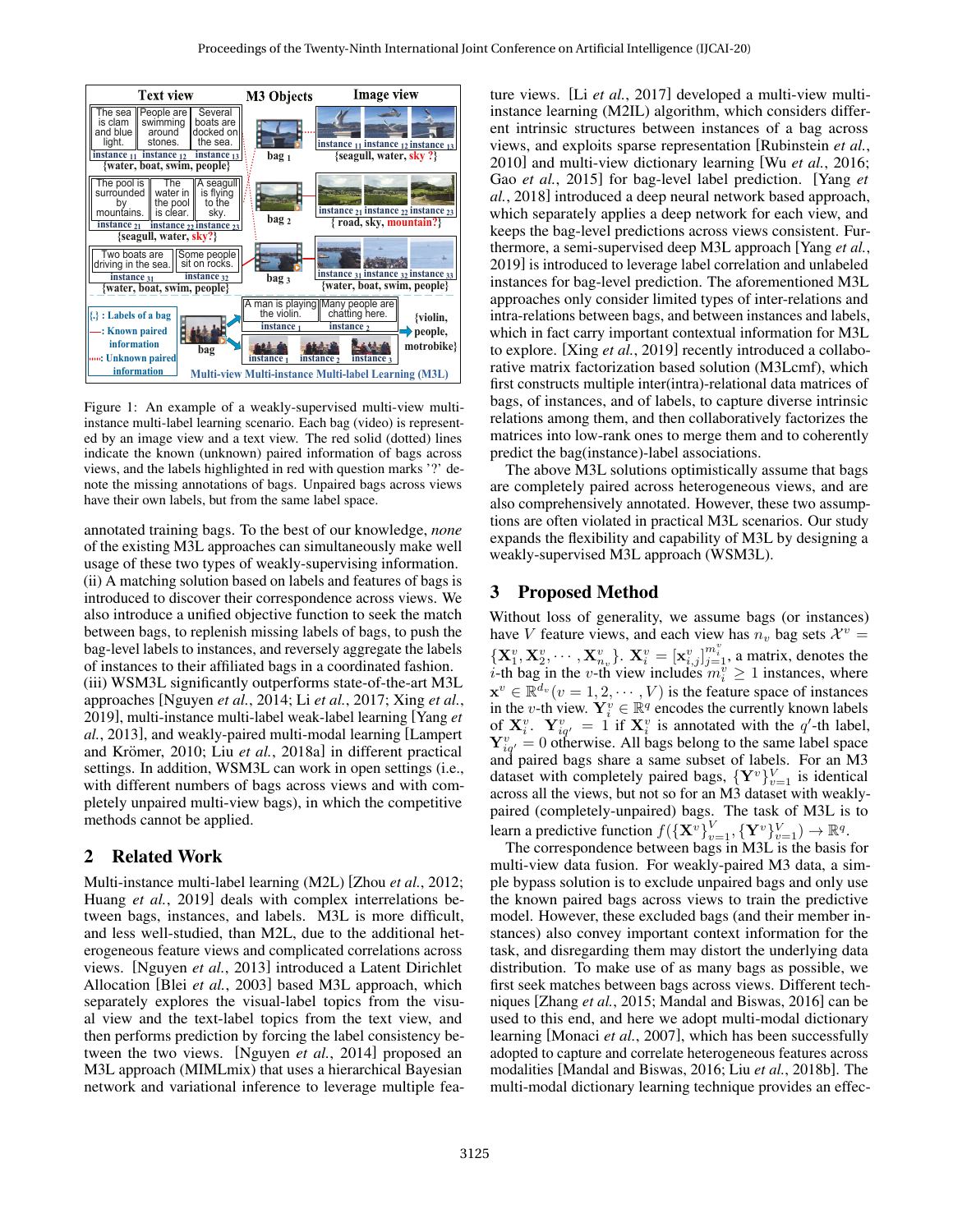tive strategy to unify multi-modal data, since each view can be generated from the shared dictionary with individual encoding vectors. As such, the heterogeneous feature vectors are reformulated as comparable encoding vectors. Multi-modal dictionary learning on two feature views [\[Monaci](#page-6-20) *et al.*, 2007; Liu *et al.*[, 2018a\]](#page-6-7) is formulated as follows:

$$
\underset{\mathbf{D}^1, \mathbf{D}^2, \mathbf{E}^1, \mathbf{E}^2}{argmin} \parallel \mathbf{X}^1 - \mathbf{D}^1 \mathbf{E}^1 \parallel_F^2 + \parallel \mathbf{X}^2 - \mathbf{D}^2 \mathbf{E}^2 \parallel_F^2 + \mathcal{C}(\mathbf{E}^1 \mathbf{E}^2) \n\tag{1}
$$

where  $\mathbf{D}^1 \in \mathbb{R}^{d_1 \times d}$  and  $\mathbf{D}^2 \in \mathbb{R}^{d_2 \times d}$  are the dictionaries, and  $\mathbf{E}^1 \in \mathbb{R}^{d \times n_1}$  and  $\mathbf{E}^2 \in \mathbb{R}^{d \times n_2}$  are the coding matrices of the two views, respectively.  $d$  is the dictionary size, which can be specified by the designer. The constraint term  $\mathcal{C}(\mathbf{E}^1 \mathbf{E}^2)$  has different forms [\[Mandal and Biswas, 2016\]](#page-6-6), and it can be used to incorporate inter(intra)-modal relations.

### 3.1 Matching Bags Across Views

To explore the complementary information across views and the matches between bags, we first learn a shared dictionary for bags across views, which also gives a unified representational space for bags. In addition, we seek an encoding matrix of bags per view. Since the same bag may have different number of instances in different views, we first project the instances' features of a bag onto a bag feature vector like [\[Zhou and](#page-6-22) [Zhang, 2007\]](#page-6-22) for dictionary learning. Thus,  $X^v$  used in the following equations is a matrix storing the projected features of bags in the  $v$ -th view. To learn a shared dictionary, we project the feature views onto the same dimensional space:  $(\mathbf{P}^v)^T \mathbf{X}^v$ , where  $\mathbf{P}^v \in \mathbb{R}^{d_v \times s}$  is the projection matrix of the v-th view with  $\mathbf{P}^v(\mathbf{P}^v)^T = \mathbf{I} \in \mathbb{R}^{s \times s}$ . We then use  $(\mathbf{P}^v)^T \mathbf{X}^v$ to seek the shared dictionary and the encoding matrix of bags for each view as follows:

$$
\min_{\mathbf{D}, \mathbf{E}^v, \mathbf{P}^v} \mathcal{L}_1 = \sum_{v=1}^V \| (\mathbf{P}^v)^T \mathbf{X}^v - \mathbf{D} \mathbf{E}^v \|_F^2
$$
  
+ 
$$
\sum_{v=1, w \neq v}^V \| (\mathbf{E}^v)^T - \mathbf{M}^{vw} (\mathbf{E}^w)^T \|_F^2 \qquad (2)
$$
  
s.t.  $\| \mathbf{d}_{s'} \|_2 \le 1 (\forall s' \in \{1, 2, \dots, s\}), \mathbf{P}^v (\mathbf{P}^v)^T = \mathbf{I}$ 

where  $\mathbf{D} \in \mathbb{R}^{s \times d}$  is the shared dictionary of bags across views, and  $\mathbf{d}_{s'} \in \mathbb{R}^d$  is the dictionary vector of **D**.  $\mathbf{E}^v \in \mathbb{R}^{d \times n_v}$  is the coding matrix of bags (and instances therein) of the  $v$ -th view. In this way, bags across different views are comparable in the representational space, which is configured by the shared dictionary.  $\mathbf{M}^{vw} \in \mathbb{R}^{n_v \times n_w}$  records the mapping information between bags of the  $v$ -th view and  $w$ -th view. The term  $\sum_{v=1,w\neq v}^V \parallel ({\bf E}^v)^T-{\bf M}^{vw}({\bf E}^w)^T\parallel^2_F$  is introduced to force matched bags having similar encoding vectors.

Existing multi-modal learning methods match objects across views solely using the features [Lampert and Krömer, [2010;](#page-6-11) [Mandal and Biswas, 2016\]](#page-6-6), or labels of objects [\[Liu](#page-6-21) *et al.*[, 2018b\]](#page-6-21). In contrast, we leverage both label and feature information to improve the matching process. To match bags across views, we leverage the label and feature information of pairwise bags  $(\mathbf{X}_i^v \text{ and } \mathbf{X}_j^w)$  as follows:

$$
m(\mathbf{X}_{i}^{v}, \mathbf{X}_{j}^{w}) = 1 - (1 - fe^{u}(\mathbf{E}_{i}^{v}, \mathbf{E}_{j}^{w})(1 - lab(\widetilde{\mathbf{Y}}_{i}^{v}, \widetilde{\mathbf{Y}}_{j}^{w}) + \epsilon))
$$

$$
fe^{u}(\mathbf{E}_{i}^{v}, \mathbf{E}_{j}^{w}) = \frac{(\mathbf{E}_{i}^{v})^{T} \mathbf{E}_{j}^{w}}{\|\mathbf{E}_{i}^{w}\| \|\mathbf{E}_{j}^{w}\|}, lab(\widetilde{\mathbf{Y}}_{i}^{v}, \widetilde{\mathbf{Y}}_{j}^{w}) = \frac{(\widetilde{\mathbf{Y}}_{i}^{v})^{T} \widetilde{\mathbf{Y}}_{j}^{w}}{\|\widetilde{\mathbf{Y}}_{i}^{w}\| \|\widetilde{\mathbf{Y}}_{j}^{w}\|}
$$
(3)

where  $fea(\mathbf{E}_{i}^{v}, \mathbf{E}_{j}^{w})$  and  $lab(\widetilde{\mathbf{Y}}_{i}^{v}, \widetilde{\mathbf{Y}}_{j}^{w})$  are the feature-based and label-based similarity between  $\mathbf{X}_i^v$  and  $\mathbf{X}_j^w$ , respectively. Two bags may be annotated with the same set of labels, which give a  $lab(\tilde{Y}_i^v, \tilde{Y}_j^w) = 1$  and result in a large match score  $m(\mathbf{X}_i^v, \mathbf{X}_j^w)$ . However, these two bags may not be the best match, since they may have a moderate feature similarity. Given that, we add a small constant  $\epsilon = 0.01$ . The larger the feature-based and label-based similarities, and the more consistent between these two similarities, the more likely these two bags will be matched. To quantify the label and feature similarities between bags, we use the cosine similarity for its simplicity and effectiveness, other similarity metrics can also be used here. Since the feature and label vectors of our used datasets are all nonnegative, thus our cosine similarity actually locates in [0,1].

Based on  $m(\mathbf{X}_i^v, \mathbf{X}_j^w)$ , we can specify the matching matrix  $M^{vw}$  between bags of the v-th and w-th views as follows:

$$
\mathbf{M}_{ij}^{vw} = \begin{cases} 1, m(\mathbf{X}_i^v, \mathbf{X}_j^w) \text{ is the maximum or } p(\mathbf{X}_i^v, \mathbf{X}_j^w) = 1\\ 0, \text{ otherwise} \end{cases} \tag{4}
$$

where  $p$  encodes the previously known matched information of bags across views,  $p(\mathbf{X}_i^v, \mathbf{X}_j^w) = 1$  if  $\mathbf{X}_i^v$  and  $\mathbf{X}_j^w$  are known paired;  $p(\mathbf{X}_i^v, \mathbf{X}_j^w) = 0$ , otherwise. The first condition shows two matched cases of  $X_i^v$  and  $X_j^w$ : (i)  $X_i^v$  and  $X_j^w$ are known matched in advance (i.e.,  $p(\mathbf{X}_i^v, \mathbf{X}_j^w) = 1$ ); (ii)  $X_i^v$  and  $X_j^w$  are calculated to have the maximum value of  $m(\mathbf{X}_i^v, \mathbf{X}_j^w)$ . If  $\mathbf{X}_i^v$  and  $\mathbf{X}_j^w$  meet the first condition, we set  $\mathbf{M}_{ij}^{vw} = 1$ ;  $\mathbf{M}_{ij}^{vw} = 0$ , otherwise. As such, WSM3L can not only incorporate the known paired bags to deal with weaklypaired bags, but also deal with completely-unpaired bags, by leveraging feature and label similarities of bags.

## 3.2 Replenishing Labels of Bags

Most existing M3L approaches typically assume complete label annotations of bags, i.e., no missing labels. However, in practice, the annotation is indeed incomplete. Since each feature view has its distinctiveness and bags across views are only partially paired, we first replenish the missing labels of bags per view. We assume that missing labels of a bag can be replenished based on the labels of its neighborhood bags as follows:

<span id="page-2-0"></span>
$$
\min_{\widetilde{\mathbf{Y}}^v} \mathcal{L}_2 = \sum_{v=1}^V \parallel \mathbf{A}^v \mathbf{Y}^v - \widetilde{\mathbf{Y}}^v \parallel_F^2
$$
 (5)

where  $\widetilde{\mathbf{Y}}^v \in \mathbb{R}^{n_v \times q}$  represents the replenished label sets of bags in the v-th view.  $\mathbf{A}^v \in \mathbb{R}^{n_v \times n_v}$  is the adjacency matrix of the k nearest neighborhood  $(kNN)$  graph of bags in the v-th view, and it's specified as follows:

$$
\mathbf{A}^v(i,j) = \begin{cases} 1/k, & \text{if } \mathbf{X}_i^v \in \mathcal{N}_k(\mathbf{X}_j^v) \text{ or } \mathbf{X}_j^v \in \mathcal{N}_k(\mathbf{X}_i^v) \\ 0, & \text{otherwise} \end{cases}
$$
 (6)

where  $\mathbf{X}_i^v \in \mathcal{N}_k(\mathbf{X}_j^v)$  is one of the k nearest neighbors of  $\mathbf{X}_j^v$ , and the neighborhood relationship between bags is determined by the cosine similarity.

## 3.3 Distribution and Aggregation of Labels

In multi-instance learning, a bag includes one or more instances, and its label set depends on the labels of its instances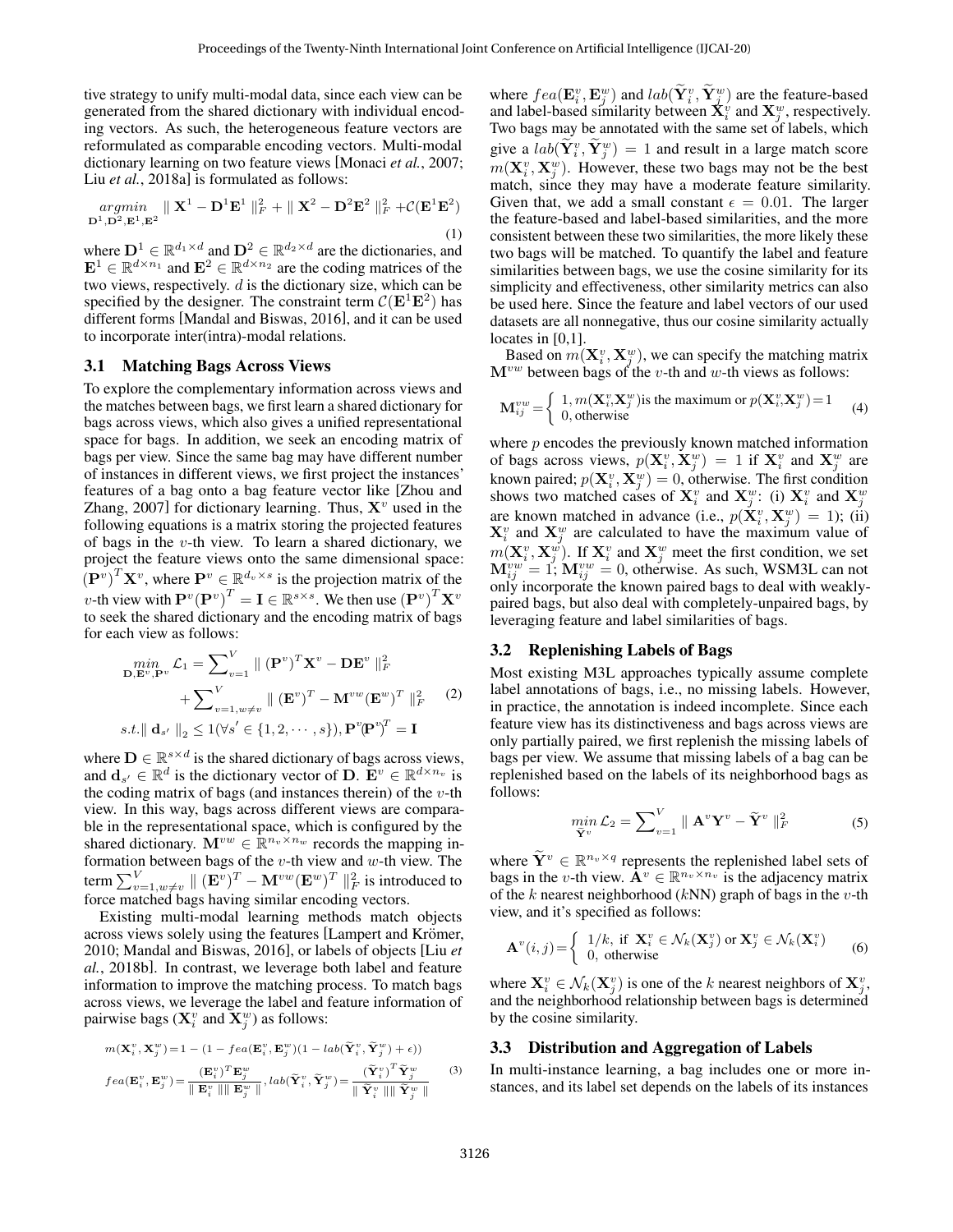[Zhou *et al.*[, 2012\]](#page-6-12). Multi-instance learning typically uses the bag-instance relations to predict the labels of bags; some approaches can also identify the labels of instances [\[Carbonneau](#page-6-23) *et al.*[, 2018\]](#page-6-23). To perform label prediction for both bags and instances, we introduce a term to distribute the labels of bags to instances, and reversely aggregate instance-level labels for bags, as shown in the following:

$$
\begin{aligned}\n\min_{\tilde{\mathbf{Y}}^v, \mathbf{W}^v} \mathcal{L}_3 &= \sum_{v=1, w \neq v}^V \parallel \tilde{\mathbf{Y}}^v - \mathbf{\Lambda}^v \mathbf{M}^{vw} \mathbf{R}^w \mathbf{Z}^w \parallel_F^2 \\
&+ \sum_{v=1}^V \parallel \mathbf{Z}^v - \mathbf{F}^v \mathbf{W}^v \parallel_F^2\n\end{aligned} \tag{7}
$$

where  $\widetilde{\mathbf{Y}}^v$  are the replenished label sets of bags in the *v*-th view. Unlike Eq. [\(6\)](#page-2-0), the computation of  $\tilde{\mathbf{Y}}^v$  is coordinated with the matched bags (via  $M^{vw}$ ) from other views.  $\Lambda^v \in \mathbb{R}^{n_v \times n_v}$  is a diagonal matrix with  $\Lambda^v(i, i) = 1/mb(v, i)$ , where  $mb(v, i)$ counts the number of matched bags of  $\mathbf{X}_{i}^{v}$ , including itself.  $\mathbf{R}^w \in \mathbb{R}^{n_w \times m_w}$  stores the inter-associations between  $n_w$ bags and  $m_w$  instances in the w-th view.  $\mathbf{R}^w(i, j) = 1$  if the *i*-th bag includes the *j*-th instance;  $\mathbf{R}^w(i, j) = 0$ , otherwise.  $\mathbf{F}^v \in \mathbb{R}^{m_v \times d_v}$  stores the feature vectors of instances of the vth view, and  $\mathbf{W}^v \in \mathbb{R}^{d_v \times q}$  is the projection matrix for the *v*-th view,  $\mathbf{Z}^v \in \mathbb{R}^{m_v \times q}$  is the predicted label matrix of instances in the v-th view, which can be obtained by  $\mathbf{F}^v$  and the optimized  $W<sup>v</sup>$ . As a result, our proposed WSM3L makes predictions for instances, and also aggregates instance labels at the bag-label. Meanwhile, it combines the replenished labels of bags across views.

### 3.4 The Unified Objective Function

To coordinate the match between bags across views and label replenishment, and to coherently dispatch the bag-level labels to instances and aggregate the instance-level labels onto bags, let  $\Omega = \{D, E^v, P^v, \tilde{Y}^v, W^v\}$ , we formulate a unified objective function as follows:

<span id="page-3-0"></span>
$$
\min_{\Omega} \mathcal{L}_1 + \alpha(\mathcal{L}_2 + \mathcal{L}_3) \tag{8}
$$

where  $\mathcal{L}_1$  aims to control the data fidelity and to explore match across bags.  $\mathcal{L}_2$  and  $\mathcal{L}_3$  target to replenish and predict the labels of bags at bag-level and instance-level, respectively. Notice that  $\mathcal{L}_1$  and  $\mathcal{L}_3$  share the same match information. The parameter  $\alpha$  balances the importance of  $\mathcal{L}_1$  and the latter two terms. Eq. [\(8\)](#page-3-0) makes the potential match between bags across views, label replenishment, bag-level and instance-level label prediction in a coordinated fashion. Thus, both the weakly-paired bags and incomplete labels of weakly-supervised learning on M3 data are jointly accounted for.

To compute  $\mathbf{D}, \mathbf{E}^v, \mathbf{P}^v, \widetilde{\mathbf{Y}}^v$  and  $\mathbf{W}^v$ , we adopt an alternative optimization technique following the idea of the alternating direction method of multipliers (ADMM) [\[Boyd and](#page-6-24) [Vandenberghe, 2004\]](#page-6-24). Since directly optimizing the discrete indicator match matrix  $M^{vw}$  is NP-hard, we update it based on the updated  $\mathbf{E}^v$ ,  $\widetilde{\mathbf{Y}}^v$  in each iteration. Suppose t is the maximum number of iterations, the time complexity of our model is  $O(tV[sdn_v + Vd(n_v)^2 + d^2n_v + m_vq + V(n_v)^2m_v])$ . Our preliminary study shows that WSM3L generally converges within 50 iterations on the used datasets. We give the optimization procedure as a supplementary file.

<span id="page-3-1"></span>

| <b>Dataset</b>           | $#$ bag | $\#$ instance | $\#$ label | avgBI | avgBL |
|--------------------------|---------|---------------|------------|-------|-------|
| Pyrococcus_furiosus      | 425     | 1321          | 321        | 3.1   | 4.5   |
| Caenorhabditis_elegans   | 2512    | 8509          | 940        | 3.4   | 6.1   |
| Drosophila_melanogaster  | 2605    | 9146          | 1035       | 3.5   | 6.0   |
| Saccharomyces_cerevisiae | 3509    | 6533          | 1566       | 1.9   | 5.9   |
| <b>Isoform</b>           | 2000    | 7907          | 258        | 4.0   | 3.9   |
| Letter Frost             | 144     | 565           | 26         | 3.9   | 3.6   |
| Letter Carroll           | 166     | 717           | 26         | 4.3   | 3.9   |
| MSRC <sub>v2</sub>       | 591     | 1758          | 23         | 3.0   | 2.5   |
| <b>Birds</b>             | 548     | 10232         | 13         | 18.7  | 2.1   |

Table 1: Statistics of datasets used for experiments. #bag, #instance and #label are the number of bags, instances and labels, respectively. avgBI/avgBL is the average number of instances/labels per bag.

To this end, WSM3L predicts the labels of a new bag  $\mathbf{X}_h$ by integrating the aggregated labels from its instances and the known labels of it neighborhood training bags across views (if any) as follows:

$$
f(\mathbf{X}_h) = \frac{1}{|\mathcal{V}(\mathbf{X}_h)|} \sum_{v \in \mathcal{V}(\mathbf{X}_h)} \left( \frac{1}{m_h^v} \sum_{j=1}^{m_h^v} \mathbf{x}_{h,j}^v \mathbf{W}^v + \frac{1}{k} \sum_{\mathbf{X}_j^v \in \mathcal{N}_k(\mathbf{X}_h^v)} \widetilde{\mathbf{Y}}_j^v \right) (9)
$$

where  $\mathcal{V}(\mathbf{X}_h)$  collects the observed views of  $\mathbf{X}_h$ ,  $\mathbf{x}_{h,j}^v$  represents the *j*-th instance feature vector of  $\mathbf{X}_{h}^{v}$ , and  $\mathbf{W}^{\tilde{v}}$  is the optimized coefficient matrix for instance-label prediction in the  $v$ -th view. The first term targets to aggregate the prediction from instance-level, and the second term aims to integrate the prediction from neighborhood training bags across views.

#### 4 Experiments

#### 4.1 Experimental Setup

We design experiments to study the performance of WS-M3L on completely-paired bags, weakly-paired bags and completely-unpaired bags across views, respectively. We collect eight publicly available multi-instance multi-label datasets and one real M3 dataset from different domains for the experiments. The details of these datasets are listed in Table [1.](#page-3-1) The first four datasets<sup>[1](#page-3-2)</sup> and Isoform dataset [Yu *et al.*[, 2020\]](#page-6-25) are used to evaluate the predicted labels of bags, since baglevel labels are available one. The last four datasets have instance-level labels for evaluation [\[Briggs](#page-6-26) *et al.*, 2012].

To evaluate the effectiveness of the proposed WSM3L, four widely-used multi-label evaluation metrics are adopted to evaluate the performance from different perspectives, including Hamming Loss (*HL*), Ranking Loss (*RL*), Average Precision (*AP*), and macro AUC (Area Under receiver operating Curve) (*mAUC*). Due to the page limit, the formal definition of these metrics is omitted here and can be found in [\[Zhang and Zhou,](#page-6-27) [2014\]](#page-6-27). The smaller the values of *HL* and *RL*, the better the performance is. As such, to be consistent with the other evaluation metrics, we report *1-RL* and *1-HL* instead. For the latter metrics, larger values indicate better performance.

#### 4.2 Results on Completely Paired Multi-view Data

We randomly select 70% of the bags of a dataset to train the model, and use the remaining 30% for testing. For the eight multi-instance multi-label datasets, we randomly divide the original features of each bag into two sets of equal size, each providing one view. We then randomly mask 30% of the label

<span id="page-3-2"></span><sup>1</sup> <http://lamda.nju.edu.cn/CH.Data.ashx>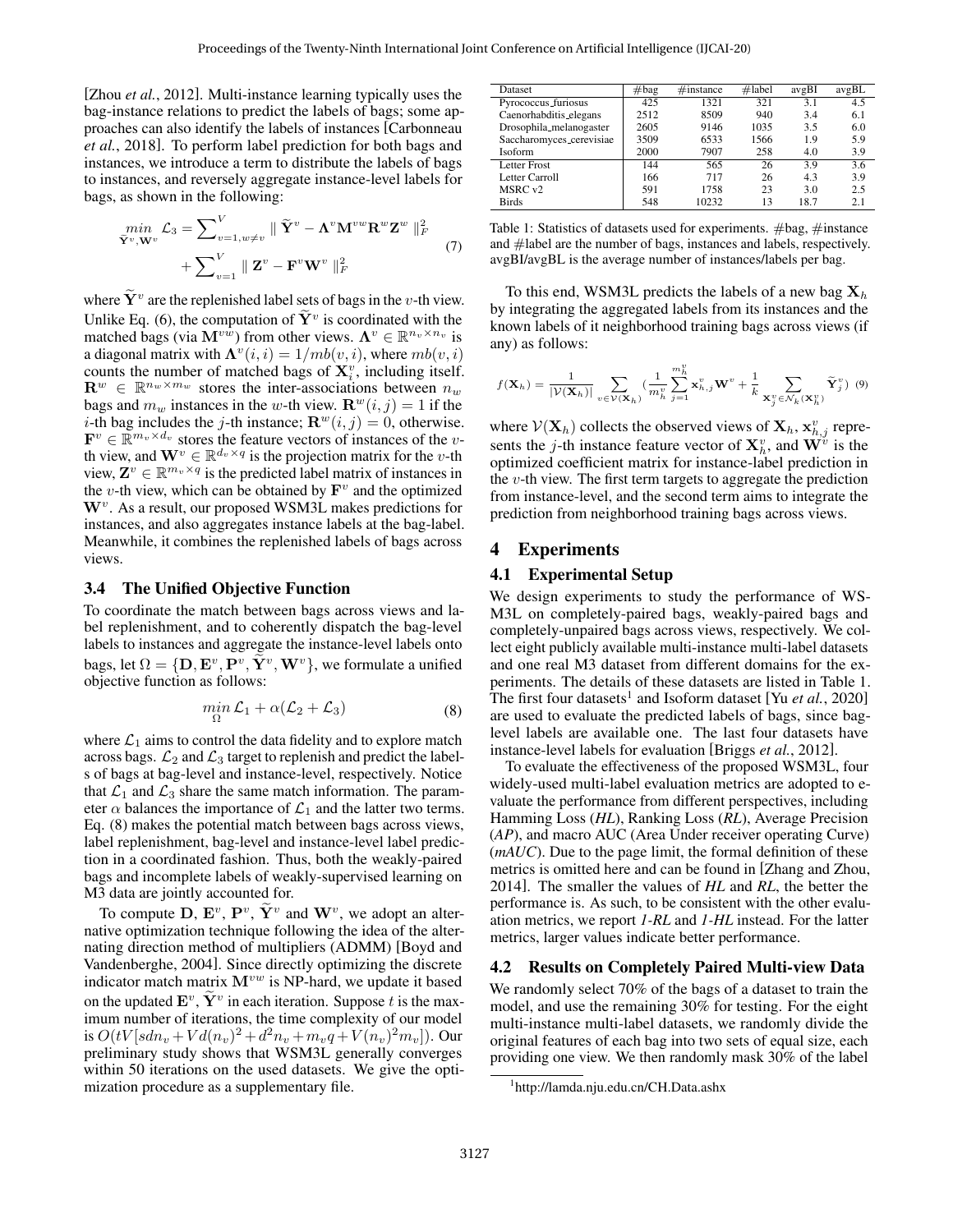<span id="page-4-0"></span>

| Metric   | <b>MIMLmix</b>           | $\rm M^2IL$     | M3Lcmf          | MIMLwel            | WSM3L | WSM3L(cL) |  |  |
|----------|--------------------------|-----------------|-----------------|--------------------|-------|-----------|--|--|
|          | Pyrococcus_furiosus      |                 |                 |                    |       |           |  |  |
| 1-HL     | $0.904 \bullet$          | $0.974 \bullet$ | $0.966 \bullet$ | $0.630 \bullet$    | 0.987 | 0.987     |  |  |
| $1 - RL$ | $0.527 \bullet$          | $0.647 \bullet$ | $0.740\circ$    | $0.649 \bullet$    | 0.697 | 0.718     |  |  |
| AP       | $0.061 \bullet$          | $0.148 \bullet$ | 0.237           | $0.269$ o          | 0.244 | 0.281     |  |  |
| mAUC     | $0.503 \bullet$          | $0.525 \bullet$ | $0.530 \bullet$ | $0.563$ o          | 0.562 | 0.584     |  |  |
|          | Caenorhabditis_elegans   |                 |                 |                    |       |           |  |  |
| $1-HL$   | $0.914 \bullet$          | 0.9850          | $0.982\circ$    | $0.631 \bullet$    | 0.978 | 0.981     |  |  |
| $1-RL$   | $0.641 \bullet$          | $0.525 \bullet$ | $0.773 \bullet$ | $0.783 \bullet$    | 0.801 | 0.819     |  |  |
| AP       | $0.087 \bullet$          | $0.089 \bullet$ | $0.219 \bullet$ | 0.3930             | 0.270 | 0.267     |  |  |
| mAUC     | $0.562 \bullet$          | $0.518 \bullet$ | $0.561 \bullet$ | 0.674 <sub>o</sub> | 0.669 | 0.685     |  |  |
|          | Drosophila_melanogaster  |                 |                 |                    |       |           |  |  |
| $1-HL$   | $0.917 \bullet$          | 0.9930          | 0.978           | $0.635 \bullet$    | 0.978 | 0.981     |  |  |
| $1 - RL$ | $0.658 \bullet$          | $0.423 \bullet$ | $0.779 \bullet$ | $0.781 \bullet$    | 0.808 | 0.820     |  |  |
| AP       | $0.089 \bullet$          | $0.087\bullet$  | $0.179 \bullet$ | $0.375$ o          | 0.245 | 0.253     |  |  |
| mAUC     | $0.510 \bullet$          | $0.516\bullet$  | $0.546 \bullet$ | $0.689$ o          | 0.669 | 0.698     |  |  |
|          | Saccharomyces_cerevisiae |                 |                 |                    |       |           |  |  |
| $1-HL$   | $0.926 \bullet$          | 0.989           | 0.989           | $0.650 \bullet$    | 0.991 | 0.993     |  |  |
| $1 - RL$ | $0.666 \bullet$          | $0.382 \bullet$ | $0.752 \bullet$ | $0.662 \bullet$    | 0.782 | 0.783     |  |  |
| AP       | $0.063 \bullet$          | $0.063 \bullet$ | $0.133 \bullet$ | $0.155 \bullet$    | 0.173 | 0.186     |  |  |
| mAUC     | $0.556\circ$             | $0.505 \bullet$ | $0.528 \bullet$ | $0.572\circ$       | 0.552 | 0.568     |  |  |
|          | Isoform                  |                 |                 |                    |       |           |  |  |
| $1-HL$   | $0.933 \bullet$          | 0.980           | $0.664 \bullet$ | $0.527 \bullet$    | 0.981 | 0.980     |  |  |
| $1 - RL$ | $0.568 \bullet$          | $0.450 \bullet$ | $0.655 \bullet$ | $0.535 \bullet$    | 0.676 | 0.679     |  |  |
| AP       | $0.074 \bullet$          | $0.033 \bullet$ | $0.100\circ$    | $0.075 \bullet$    | 0.097 | 0.108     |  |  |
| mAUC     | 0.5460                   | $0.505 \bullet$ | $0.505 \bullet$ | $0.503 \bullet$    | 0.533 | 0.543     |  |  |

Table 2: Results of bag-level label prediction with completely paired bags on different datasets. •/◦ indicates whether WSM3L is statistically (pairwise t-test at 95% significance level) superior/inferior to the other method. Unlike other compared methods, WSM3L(cL) operates on training data with 'complete labels' (or no label missed).

information of each bag in the training set, to study the performance of WSM3L on bags annotated with incomplete labels. For multi-view methods (i.e., MIMLmix [\[Nguyen](#page-6-8) *et al.*, 2014], M2IL[Li *et al.*[, 2017\]](#page-6-9) and M3Lcmf[Xing *et al.*[, 2019\]](#page-6-2)), we use the same datasets as our method, and for MIMLwel[\[Yang](#page-6-10) *et al.*[, 2013\]](#page-6-10), we directly use the collected datsets. Besides, the input parameters of all comparing methods used in this paper are specified (or optimized) as suggested by the authors in their papers or shared codes. For reference, we also report the results of WSM3L(cL), which does not mask any label but uses *complete labels*. The input parameters of WSM3L are set as follows:  $d = 160$ ,  $s = 150$ ,  $k = 30$  and  $\alpha = 1$ . Tables [2](#page-4-0) and [3](#page-4-1) report the results of the comparing methods on baglevel and instance-level label prediction, respectively. Only MIMLmix and M3Lcmf can make instance-level prediction, so Table [3](#page-4-1) does not report results of other compared methods.

Our proposed WSM3L generally outperforms the comparing methods across different datasets and evaluation metrics, on both the bag-level and instance-level label prediction tasks. We used the signed-rank test [Demšar, 2006] to check the significance of the results between WSM3L and the other methods, and all the p-values are smaller than 0.037. WSM3L frequently outperforms other M3L methods, which shows the effectiveness of WSM3L on completely paired multi-view datasets. Both M<sup>2</sup>IL and WSM3L learn a shared dictionary across views, and WSM3L performs much better than  $M^2IL$ . This observation shows that WSM3L can learn a more adaptive dictionary. WSM3L outperforms MIMLwel which demonstrates the effectiveness of WSM3L on replenishing the labels of bags. WSM3L obtains a slightly lower performance than WSM3L(cL), which indicates the effectiveness of WSM3L on replenishing labels and also suggests WSM3L is not so sensitive to missing labels of training bags.

The results on instance-level prediction again expresses

<span id="page-4-1"></span>

| Metric     | MIML <sub>mix</sub> | M3Lcmf          | WSM3L |  |  |  |
|------------|---------------------|-----------------|-------|--|--|--|
|            | Letter Frost        |                 |       |  |  |  |
| $1-HL$     | $0.656 \bullet$     | $0.644 \bullet$ | 0.962 |  |  |  |
| $1-RL$     | $0.406 \bullet$     | 0.732           | 0.740 |  |  |  |
| AP         | $0.191 \bullet$     | $0.261 \bullet$ | 0.286 |  |  |  |
| mAUC       | $0.688$ o           | $0.513\bullet$  | 0.535 |  |  |  |
|            | Letter Carroll      |                 |       |  |  |  |
| $1-HL$     | $0.649 \bullet$     | $0.648 \bullet$ | 0.962 |  |  |  |
| $1-RL$     | $0.441\bullet$      | 0.697           | 0.702 |  |  |  |
| AP         | $0.237 \bullet$     | $0.247 \bullet$ | 0.257 |  |  |  |
| mAUC       | $0.686\circ$        | 0.516           | 0.516 |  |  |  |
|            | MSRC v2             |                 |       |  |  |  |
| $1-HL$     | $0.693 \bullet$     | $0.768 \bullet$ | 0.957 |  |  |  |
| $1-RL$     | $0.582 \bullet$     | $0.603 \bullet$ | 0.704 |  |  |  |
| AP         | $0.305 \bullet$     | $0.368 \bullet$ | 0.395 |  |  |  |
| mAUC       | $0.625 \bullet$     | $0.546\bullet$  | 0.727 |  |  |  |
|            | <b>Birds</b>        |                 |       |  |  |  |
| $1-HL$     | 0.539 <sub>o</sub>  | 0.8760          | 0.471 |  |  |  |
| $1 - RI$ . | $0.524\circ$        | $0.530\circ$    | 0.445 |  |  |  |
| AP         | $0.271$ o           | $0.075 \bullet$ | 0.241 |  |  |  |
| mAUC       | $0.503\bullet$      | 0.506           | 0.513 |  |  |  |

Table 3: Results of instance-level prediction on different datasets. •/○ indicates whether WSM3L is statistically (according to a pairwise t-test at 95% significance level) superior/inferior to the other method.

the effectiveness of the proposed WSM3L in distributing the bag-level labels to instances, which in turn boosts the accuracy of bag-level label prediction. WSM3L sometimes loses to M3Lcmf and MIMLmix on the Birds dataset. The possible reason is that each bag in Birds has a large number of instances, WSM3L does not concretely use the relations between instances or labels as these compared methods, which boost the performance but result in a more complicated model.

#### 4.3 Results on Weakly-paired Multi-view Data

Based on the previous 70-30% split, we simulate three settings for weakly-supervised M3 data. In the first setting, we randomly mask the correspondence between 30% of the training bags, and then randomly remove 30% of the labels of the training bags. The second setting is the same as the previous one, with the additional removal of 30% of the bags in one view, to investigate the flexibility of WSM3L when different numbers of bags are present across views. In the third setting, we completely mask all the mappings between bags across views. For the last two settings, *none* of the comparing methods in Table [2](#page-4-0) can be applied. We report the results of WSM3L(dB) and WSM3L(uB) in the last two columns of Table [4.](#page-5-0) WSM3L(dB) and WSM3L(uB) correspond to the case with *different numbers of bags* across views and to the case with *completely unpaired bags* across views, respectively. For a comprehensive comparison, two multi-view dictionary learning methods for weakly-paired data, WMCA (weakly-paired maximum covariance analysis) [Lampert and Krömer, 2010] and MFCDL (Multimodal Fusion via Common Dictionary Learning) [\[Liu](#page-6-7) *et al.*[, 2018a\]](#page-6-7) are also included for comparison in the first setting. Since WMCA does not provide the label likelihoods as other comparing methods, which are required by *1-RL* and *mAUC*, only the results of *1-HL* and *AP* are reported in Table [4.](#page-5-0)

We have the following observations:

(i) In the first setting, all comparing methods use all the training bags, and WSM3L achieves the best performance and holds comparable results with itself on completely paired bags in Table [2.](#page-4-0) This observation shows the effectiveness of WS-M3L on learning from weakly-paired M3 data. Both WSM3L, WMCA and MFCDL can work on weakly-paired multi-view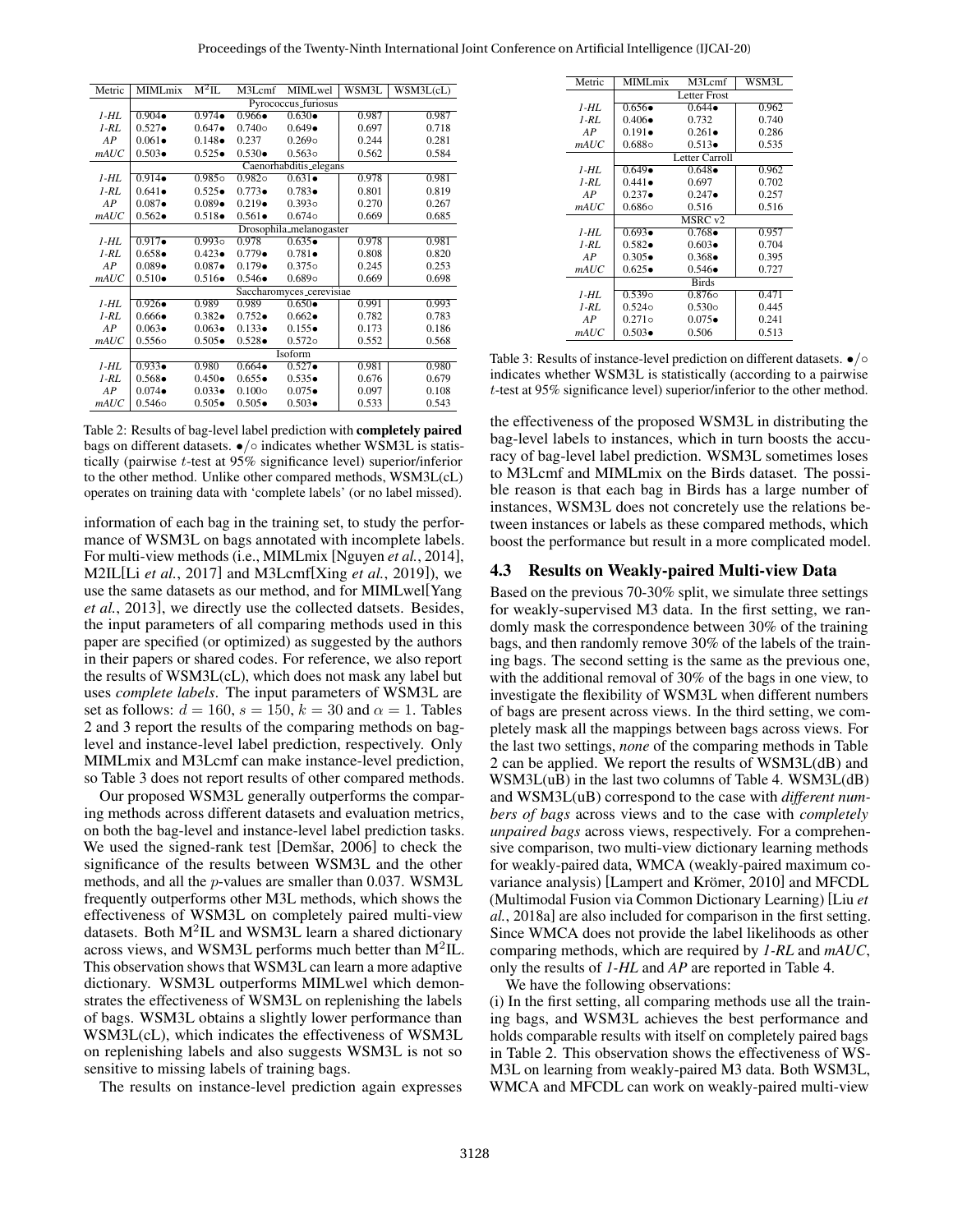WSM3I

<span id="page-5-0"></span>

| Metric  |                          | MIMLmix M <sup>2</sup> IL M3Lcmf WMCA MFCDL WSM3L |                               |                 |                 |       | WSM3L | WSM3L |
|---------|--------------------------|---------------------------------------------------|-------------------------------|-----------------|-----------------|-------|-------|-------|
|         |                          |                                                   |                               |                 |                 |       | (dB)  | (uB)  |
|         | Pyrococcus_furiosus      |                                                   |                               |                 |                 |       |       |       |
| $1-HL$  | $0.899 \bullet$          |                                                   | $0.971 \bullet 0.969 \bullet$ | $0.502 \bullet$ | $0.929 \bullet$ | 0.987 | 0.980 | 0.964 |
| $1 - R$ | $0.512 \bullet$          |                                                   | $0.661 \bullet 0.738$ o       |                 | $0.491 \bullet$ | 0.698 | 0.669 | 0.695 |
| AP      | $0.074 \bullet$          |                                                   | $0.122 \bullet 0.236 \circ$   | $0.093 \bullet$ | $0.024\bullet$  | 0.235 | 0.226 | 0.232 |
| mAUC    | $0.500 \bullet$          |                                                   | $0.513 \bullet 0.517 \bullet$ |                 | $0.509 \bullet$ | 0.565 | 0.551 | 0.552 |
|         | Drosophila_melanogaster  |                                                   |                               |                 |                 |       |       |       |
| $1-HL$  | $0.923 \bullet$          | $0.992 \circ 0.978$                               |                               | $0.504 \bullet$ | $0.953 \bullet$ | 0.978 | 0.978 | 0.978 |
| $1$ -RL | $0.648 \bullet$          |                                                   | $0.379 \bullet 0.776 \bullet$ |                 | $0.516\bullet$  | 0.808 | 0.783 | 0.808 |
| AP      | $0.073 \bullet$          |                                                   | $0.115 \bullet 0.179 \bullet$ | $0.058 \bullet$ | $0.012\bullet$  | 0.240 | 0.259 | 0.238 |
| mAUC    | $0.523 \bullet$          |                                                   | $0.508 \bullet 0.556 \bullet$ |                 | $0.501 \bullet$ | 0.669 | 0.621 | 0.666 |
|         | Saccharomyces_cerevisiae |                                                   |                               |                 |                 |       |       |       |
| $1-HL$  | $0.929 \bullet$          | $0.9930$ 0.988                                    |                               | $0.509 \bullet$ | $0.951 \bullet$ | 0.990 | 0.990 | 0.990 |
| $1$ -RL | $0.684 \bullet$          |                                                   | $0.265 \bullet 0.755 \bullet$ |                 | $0.488 \bullet$ | 0.781 | 0.744 | 0.779 |
| AP      | $0.064 \bullet$          |                                                   | $0.050 \bullet 0.131 \bullet$ | $0.040\bullet$  | $0.008 \bullet$ | 0.172 | 0.166 | 0.170 |
| mAUC    | $0.535\bullet$           |                                                   | $0.502 \bullet 0.561 \circ$   |                 | $0.507 \bullet$ | 0.548 | 0.542 | 0.548 |
|         | Isoform                  |                                                   |                               |                 |                 |       |       |       |
| $1-HL$  | $0.935 \bullet$          | 0.979                                             | $0.577 \bullet$               | $0.523\bullet$  | $0.778 \bullet$ | 0.981 | 0.981 | 0.981 |
| $1$ -RL | $0.539 \bullet$          | $0.465 \bullet$                                   | 0.668                         |                 | $0.167 \bullet$ | 0.675 | 0.667 | 0.674 |
| AP      | $0.053\bullet$           |                                                   | $0.036 \bullet 0.104 \circ$   | $0.030 \bullet$ | $0.033 \bullet$ | 0.100 | 0.099 | 0.099 |
| mAUC    | $0.580\circ$             |                                                   | $0.502 \bullet 0.500 \bullet$ |                 | $0.504 \bullet$ | 0.536 | 0.529 | 0.535 |

Table 4: Results of bag-level prediction on weakly paired bags on different datasets. •/◦ indicates whether WSM3L is statistically (pairwise t-test at 95% significance level) superior/inferior to the other method. WSM3L(dB) and WSM3L(uB) respectively correspond to the results under the setting of *different numbers* of bags across views and the setting of *completely-unpaired* bags across views.

data. WMCA adopts the maximum covariance analysis to match bags. WSM3L achieves a better performance than WM-CA. This observation shows the effectiveness of WSM3L on handling multi-view weakly-paired data. Both WSM3L and MFCDL learn a shared dictionary of multiple views, WSM3L outperforms MFCDL, which facts the effectiveness of WS-M3L on matching bags across views.

(ii) In the second setting, WSM3L(dB) operates with training data where some bags are missing in one view. WSM3L(dB) obtains a slightly lower performance compared to WSM3L in the first setting. This result shows that WSM3L can also work well in the case of bags with a different number of feature views.

(iii) In the third setting, WSM3L(uB), which operates on completely unpaired bags, achieves a performance comparable to the first setting. This shows that our strategy is reliable in finding the matching between bags. Overall these results prove the effectiveness of WSM3L on M3 data in different open settings.

## 4.4 Ablation Study

Four variants of WSM3L are designed to further explore the different contribution components of WSM3L with the setting of 70/30% split of training/testing set, and 30% correspondence between training bags randomly masked. The description of these variants is as follows:

(i) WSM3L(Bag): only uses neighbourhood information of bags to replenish missing labels of bags.

(ii) WSM3L(Ins): only considers the aggregated instance predictions to predict the labels of bags.

(iii) WSM3L(nFea)): only uses the label similarity for bag matching.

(iv) WSM3L(nMat): does not match bags across view.

From Figure [2,](#page-5-1) we observe that WSM3L outperforms its variants, which separately disregard different components of WSM3L. WSM3L(Bag) and WSMEL(Ins) are two com-

<span id="page-5-1"></span>

Figure 2: *1-RL* and *mAUC* of WSM3L variants on different datasets (Pf: Pyrococcus furiosus, Ce: Caenorhabditis elegans, Dm:Drosophila melanogaster, Sc: Saccharomyces cerevisiae).

ponents for label prediction of bags, they ignore the aggregated label predictions from instances and the predictions from neighbourhood bags, respectively. WSM3L outperforms them both. This observation suggests the significance of integrating these two types of label predictions in WSM3L. WSM3L(nMat) does not seek the matches between bags across views, and WSM3L(nFea) ignores the feature similarity of bags during the bag matching process. Both of them are outperformed by WSM3L, and WSM3L(nMat) achieves the lowest performance. These observations manifest the necessity of matching bags in M3L and the contribution of leveraging feature similarity and label similarity for matching bags. There is a small margin between WSM3L(nFea) and WSM3L in *1-RL* for Drosophila melanogaster and Saccharomyces cerevisiae datasets. The reason of such phenomenon is that these two datasets have a relatively large label space, which causes a low distinction of *1-RL*.

From these results, we can safely say that these components of WSM3L indeed deal with the multiplicity of learning on weakly-supervised M3 data.

We further investigated the sensitivity of four input parameters (i.e.,  $\alpha$ , k, s and d). We run WSM3L with different input values of  $\alpha$ , k, combinations of s and d in the range of  $[10^{-2}, 10^{3}]$ ,  $[0, 100]$  and  $[50, 300]$ , respectively. We summarize the observations here: (i)  $\alpha$  maintains a relatively stable and good performance when  $\alpha > 0.1$ , which suggests the importance of label replenishment; (ii) WSM3L achieves the lowest performance when  $k = 0$ , it then rises as k increases and has a good performance when k is close to 30; (iii) WSM3L achieves a stable performance under a wide range of combinations of  $d$  and  $s$ , and it achieves a good performance with  $d$ and s in [150, 250]. From these results, we can conclude that WSM3L is relatively robust to  $\alpha$ , k, s and d. These results are given in the supplementary file[\(mlda.swu.edu.cn/WSM3L\)](http://mlda.swu.edu.cn/codes.php?name=WSM3L).

## 5 Conclusions

In this paper, we proposed a weakly-supervised multi-view multi-instance multi-label learning approach (WSM3L), which extends the flexibility of M3L on practical M3 data, whose matches between bags across views are partially (or completely) unknown, and the labels of bags are incomplete. WSM3L outperforms existing M3L algorithms under different practical settings, some of which existing M3L methods cannot handle.